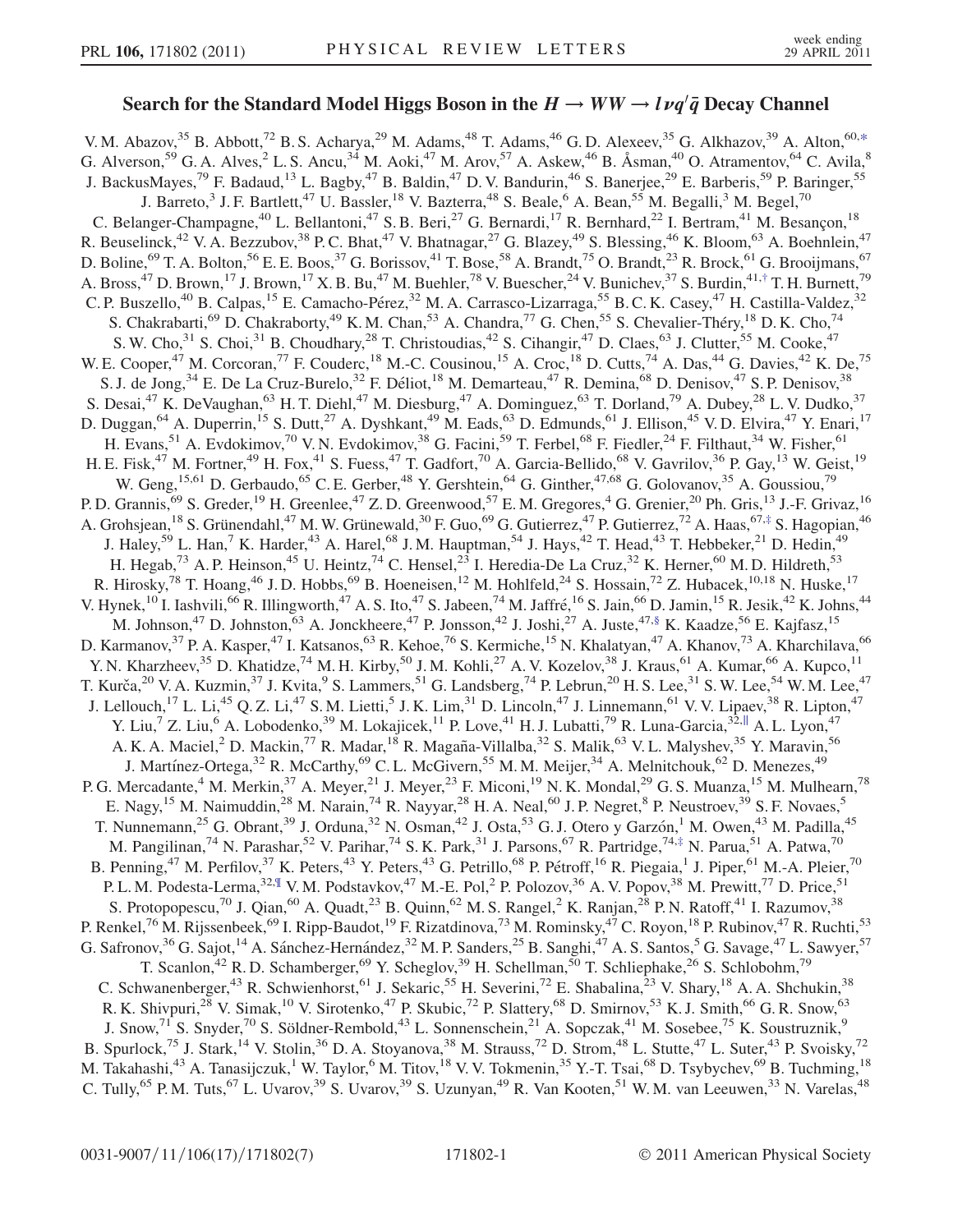<span id="page-1-0"></span>E. W. Varnes,<sup>44</sup> I. A. Vasilyev,<sup>38</sup> P. Verdier,<sup>20</sup> L. S. Vertogradov,<sup>35</sup> M. Verzocchi,<sup>47</sup> M. Vesterinen,<sup>43</sup> D. Vilanova,<sup>18</sup>

P. Vint,<sup>42</sup> P. Vokac,<sup>10</sup> H. D. Wahl,<sup>46</sup> M. H. L. S. Wang,<sup>68</sup> J. Warchol,<sup>53</sup> G. Watts,<sup>79</sup> M. Wayne,<sup>53</sup> M. Weber,<sup>47,\*\*</sup>

L. Welty-Rieger,<sup>50</sup> A. White,<sup>75</sup> D. Wicke,<sup>26</sup> M. R. J. Williams,<sup>41</sup> G. W. Wilson,<sup>55</sup> S. J. Wimpenny,<sup>45</sup> M. Wobisch,<sup>57</sup>

D. R. Wood,<sup>59</sup> T. R. Wyatt,<sup>43</sup> Y. Xie,<sup>47</sup> C. Xu,<sup>60</sup> S. Yacoob,<sup>50</sup> R. Yamada,<sup>47</sup> W.-C. Yang,<sup>43</sup> T. Yasuda,<sup>47</sup> Y. A. Yatsunenko,<sup>35</sup>

Z. Ye,<sup>47</sup> H. Yin,<sup>47</sup> K. Yip,<sup>70</sup> S. W. Youn,<sup>47</sup> J. Yu,<sup>75</sup> S. Zelitch,<sup>78</sup> T. Zhao,<sup>79</sup> B. Zhou,<sup>60</sup> J. Zhu,<sup>60</sup> M. Zielinski,<sup>68</sup>

D. Zieminska,<sup>51</sup> and L. Zivkovic<sup>74</sup>

## (D0 Collaboration)

<sup>1</sup>Universidad de Buenos Aires, Buenos Aires, Argentina<sup>2</sup><br><sup>2</sup>LAEEV, Centro Brasileiro de Pesquisas Eísicas, Pio de Janeiro

 $^{2}$ LAFEX, Centro Brasileiro de Pesquisas Físicas, Rio de Janeiro, Brazil

 $3$ Universidade do Estado do Rio de Janeiro, Rio de Janeiro, Brazil

 $^{4}$ Universidade Federal do ABC, Santo André, Brazil

<sup>5</sup>Instituto de Física Teórica, Universidade Estadual Paulista, São Paulo, Brazil

<sup>6</sup>Simon Fraser University, Vancouver, British Columbia, and York University, Toronto, Ontario, Canada

University of Science and Technology of China, Hefei, People's Republic of China<br><sup>8</sup>Universidad de los Andes, Bogotá, Colombia

 $^9$ Charles University, Faculty of Mathematics and Physics, Center for Particle Physics, Prague, Czech Republic

<sup>2</sup>Charles University, Faculty of Mallemanics and Physics, Center (by Paris 10: The Cechi Republic Center For Scrib Republic Center for Paris 1. The Cechi Republic Center of the Center of the Cechi Republic Center of the

<sup>47</sup> Fermi National Accelerator Laboratory, Batavia, Illinois 60510, USA<br><sup>48</sup> University of Illinois at Chicago, Chicago, Illinois 60607, USA

<sup>49</sup>Northern Illinois University, DeKalb, Illinois 60115, USA

<sup>50</sup>Northwestern University, Evanston, Illinois 60208, USA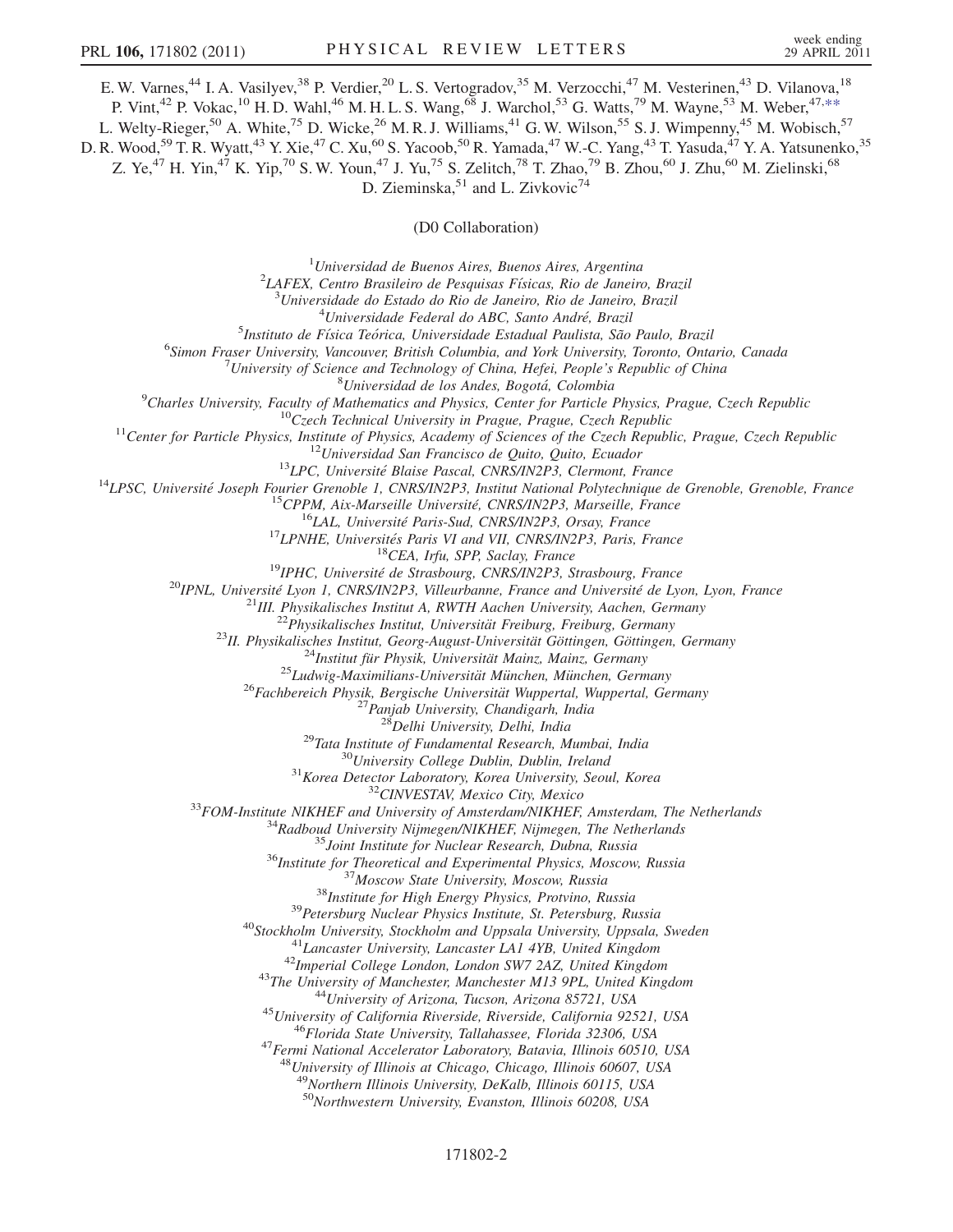<sup>51</sup>Indiana University, Bloomington, Indiana 47405, USA<br><sup>52</sup>Purdue University Calumet, Hammond, Indiana 46323, USA<br><sup>53</sup>University of Notre Dame, Notre Dame, Indiana 46556, USA<br><sup>54</sup>Iowa State University, Ames, Iowa 50011, 59Northeastern University, Boston, Massachusetts 02115, USA  $^{60}$ University of Michigan, Ann Arbor, Michigan 48109, USA<br> $^{61}$ Michigan State University, East Lansing, Michigan 48824, USA <sup>62</sup>University of Mississippi, University, Mississippi 38677, USA <sup>63</sup>University of Nebraska, Lincoln, Nebraska 68588, USA<br><sup>64</sup>Rutgers University, Piscataway, New Jersey 08855, USA<br><sup>65</sup>Princeton University, Princeton, New Jersey 08544, USA<br><sup>66</sup>State University of New York, Buffalo, New <sup>68</sup>University of Rochester, Rochester, New York 14627, USA<br><sup>69</sup>State University of New York, Stony Brook, New York 11794, USA<br><sup>70</sup>Brookhaven National Laboratory, Upton, New York 11973, USA <sup>71</sup> Langston University, Langston, Oklahoma 73050, USA<br><sup>72</sup> University of Oklahoma, Norman, Oklahoma 73019, USA<br><sup>73</sup> Oklahoma State University, Stillwater, Oklahoma 74078, USA <sup>74</sup>Brown University, Providence, Rhode Island 02912, USA<br><sup>75</sup>University of Texas, Arlington, Texas 76019, USA<br><sup>76</sup>Southern Methodist University, Dallas, Texas 75275, USA<br><sup>77</sup>Rice University, Houston, Texas 77005, USA<br><sup>78</sup>  $^{79}$ University of Washington, Seattle, Washington 98195, USA (Received 30 January 2011; published 28 April 2011)

We present a search for the standard model Higgs boson (H) in  $p\bar{p}$  collisions at  $\sqrt{s} = 1.96$  TeV in<br>ents containing a charged lenton (C) missing transverse energy and at least two jets using 5.4 th<sup>-1</sup> of events containing a charged lepton ( $\ell$ ), missing transverse energy, and at least two jets, using 5.4 fb<sup>-1</sup> of integrated luminosity recorded with the D0 detector at the Fermilab Tevatron Collider. This analysis is sensitive primarily to Higgs bosons produced through the fusion of two gluons or two electroweak bosons, with subsequent decay  $H \to WW \to \ell \nu q' \bar{q}$ , where  $\ell$  is an electron or muon. The search is also sensitive to contributions from other production obtained with subsequently the short of a signal we set contributions from other production channels, such as  $WH \rightarrow \ell \nu b\bar{b}$ . In the absence of a signal, we set limits at the 95% C.L. on the cross section for H production  $\sigma(p\bar{p} \rightarrow H + X)$  in these final states. For a mass of  $M_{\odot} = 160$  GeV, the limit is a factor of 3.9 larger than the cross section in the standard model and mass of  $M_H = 160 \text{ GeV}$ , the limit is a factor of 3.9 larger than the cross section in the standard model and consistent with an *a priori* expected sensitivity of 5.0.

DOI: [10.1103/PhysRevLett.106.171802](http://dx.doi.org/10.1103/PhysRevLett.106.171802) PACS numbers: 14.80.Bn, 13.85.Rm

The Higgs mechanism [[1](#page-6-0)[–4](#page-6-1)] accommodates the observed breaking of electroweak symmetry in the standard model (SM). In addition to generating masses for the electroweak W and Z bosons, as well as for fermions, the theory predicts a scalar Higgs boson  $(H)$  with welldetermined couplings but unknown mass  $(M_H)$ . Confirmation of the existence and properties of the H boson would be a key step in elucidating the origins of electroweak symmetry breaking. For a Higgs boson with mass  $M_H \approx 135$  GeV, the dominant decay mode is  $H \rightarrow W^{+}W^{-}$ , where at least one W boson must be virtual when  $M_H < 2M_W$ . Previous searches [\[5–](#page-6-2)[7](#page-6-3)] for this process were based on events with two charged leptons  $(\ell)$  and large missing transverse energy  $(E_T)$  from the decay  $H \to W^+ W^- \to \bar{\ell} \nu \ell^{\prime} \bar{\nu}^{\prime}$  ( $\ell = e, \mu$ ). This Letter presents the first search for production of Higgs bosons with subsequent decay to WW having only one charged lepton in the final state. The data correspond to  $5.4 \text{ fb}^{-1}$  of intethe final state. The data correspond to 5.4 fb<sup>-1</sup> of integrated luminosity from  $p\bar{p}$  collisions at  $\sqrt{s} = 1.96$  TeV recorded with the D0 detector at the Fermilah Tevatron s recorded with the D0 detector at the Fermilab Tevatron Collider. The largest SM contributions to the inclusive cross section for producing H bosons in  $p\bar{p}$  collisions are from mechanisms involving the fusion of two gluons or two weak vector bosons into an H boson, and associated production of H and a weak vector boson ( $V = W$  or Z). In the following we will not distinguish between particles and antiparticles. The most striking signatures from  $H \rightarrow VV$ decays are the all-leptonic  $4\ell$  and  $2\ell 2\nu$  final states, but these account for only  $\approx$  5% of all decays. Final states containing a single charged lepton have larger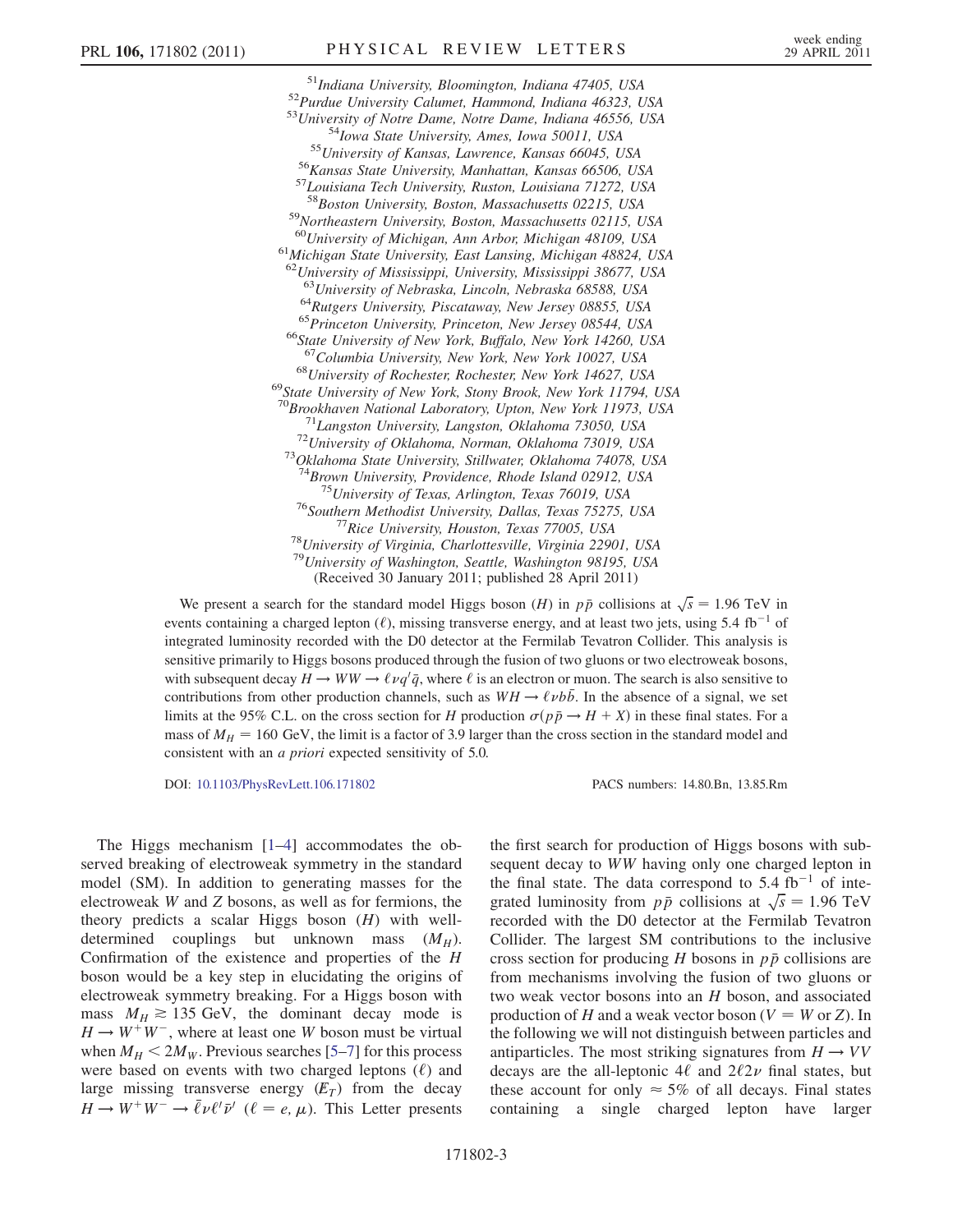backgrounds, but their branching fractions are a factor of  $\approx$  6 larger than for the all-leptonic modes.

A recent calculation of the differential width for  $H \rightarrow$  $WW \rightarrow \ell \nu q'q$  decays [\[8\]](#page-6-4) supports the importance of these mixed modes for characterizing a potential SM Higgsmixed modes for characterizing a potential SM Higgsboson signal. Our analysis is most sensitive to final-state topologies with a single charged lepton, two or more jets, and  $E_T$  arising from  $H \to WW \to \ell \nu q'q$  decays. For  $M_{\nu} \leq 140$  GeV significant sensitivity is gained from the  $M_H \le 140$  GeV, significant sensitivity is gained from the  $WH \rightarrow \ell \nu bb$  channel, where we do not attempt to identify the b quark flavor. Smaller contributions from  $H \rightarrow ZZ \rightarrow$  $\ell \ell qq$ , where  $\ell$  represents an unidentified lepton and  $H \rightarrow$  $WW \rightarrow \tau \nu q'q$  with  $\tau \rightarrow \ell \nu \nu$ , are also included. For  $M_H \ge$ <br>160 GeV by assuming that the observed  $F_{\tau}$  is due to the 160 GeV, by assuming that the observed  $E_T$  is due to the neutrino from the decay of a W boson, it is possible to reconstruct the longitudinal momentum of the neutrino  $(p_z^{\nu})$  up to a twofold ambiguity and thereby extract  $M_H$ <br>from the WW decay [9]. We choose the solution with from the WW decay [\[9\]](#page-6-5). We choose the solution with smallest  $|Re(p_z^v)|$  to calculate  $M_H$ , resulting in the correct choice for  $\approx 70\%$  of signal events. The primary backchoice for  $\approx 70\%$  of signal events. The primary backgrounds are from  $V +$  jets, top quark and diboson production, and multijet (MJ) events containing a lepton or leptonlike signature, with  $E_T$  generally arising from the mismeasurement of jet energies.

The D0 detector [\[10\]](#page-6-6) consists of tracking, calorimetric, and muon subsystems. Charged particle tracks are reconstructed by using silicon microstrip detectors and a scintillating fiber tracker, within a 2 T solenoid. Three uranium–liquid-argon calorimeters measure particle energies that are reconstructed into hadronic jets using an iterative midpoint cone algorithm with a cone radius of 0.5 [[11](#page-6-7)]. Electrons and muons are identified through association of charged particle tracks with clusters in the electromagnetic sections of the calorimeters or with hits in the muon detector, respectively. We obtain the  $E_T$  from a vector sum of transverse components of calorimeter energy depositions and correct it for identified muons. Jet energies are calibrated by using transverse momentum balance in photon  $+$  jet events [\[12](#page-6-8)], and the correction is propagated to the  $E_T$ . The data are recorded by using triggers designed to select single electrons or muons and combinations of an electron and jets. After imposing data quality require-ments, the total integrated luminosity is 5.4 fb<sup>-1</sup> [\[13\]](#page-6-9), where the first 1.1 fb<sup>-1</sup>, run IIa, precedes an upgrade to the silicon microstrip and trigger systems. The remaining 4.3 fb<sup>-1</sup> is denoted as run IIb. The four data sets, e or  $\mu$  for the two run epochs, are analyzed separately and combined in the final result.

Background contributions from most SM processes are simulated by using Monte Carlo (MC) generators, with normalizations constrained by the data, whereas the multijet background is fully estimated from the data. The dominant background is from  $V +$  jets processes, which are generated with ALPGEN [[14](#page-6-10)]. The transverse momentum  $(p_T)$  spectrum of the Z boson in MC is reweighted to match that observed in the data [[15](#page-6-11)]. The  $p_T$  spectrum of the W boson is reweighted by using the same dependence but corrected for differences between the  $p_T$  spectra of Z and W bosons predicted in next-to-next-to-leading order QCD [\[16\]](#page-6-12). Backgrounds from  $t\bar{t}$  and electroweak single-top<br>quark production are simulated by using the ALPGEN and quark production are simulated by using the ALPGEN and COMPHEP [\[17\]](#page-6-13) generators, respectively. Vector-boson pair production and H boson signals are generated with PYTHIA [\[18\]](#page-6-14). All these simulations use CTEQ6L1 parton distribution functions [[19](#page-6-15)]. Both ALPGEN and COMPHEP samples are interfaced with PYTHIA to model parton evolution and hadronization.

Relative normalizations for the various  $V + j$  jets processes are obtained from calculations of cross sections at next-to-leading order using MCFM [[20](#page-6-16)], while the absolute normalization for the total  $V +$  jets background is constrained through a comparison to the data, following the subtraction of other background sources. This increases the normalization for  $V$  + jets background by about 2%, compared with the expectation from ALPGEN normalized by using total cross sections calculated at next-to-next-toleading order [[21](#page-6-17)] with the MRST2004 next-to-next-toleading order parton distribution functions [\[22](#page-6-18)]. Cross sections for other SM backgrounds are taken from Ref. [\[23\]](#page-6-19) or calculated with MCFM, and those for signal are taken from Ref. [[24](#page-6-20)]. The  $p_T$  spectra for diboson events in background are corrected to match those of the MC@NLO generator [\[25\]](#page-6-21). The  $p<sub>T</sub>$  spectra from the contribution of gluon fusion to the  $H$  boson signal, as generated in PYTHIA, are modified to match those obtained from SHERPA [[26\]](#page-6-22).

Signal and background events from MC are passed through a full GEANT3-based simulation [\[27\]](#page-6-23) of detector response and then processed with the same reconstruction program as used for the data. Events from randomly selected beam crossings, corresponding to the same instantaneous luminosity profile as the data, are overlaid on the simulated events to model detector noise and contributions

<span id="page-3-0"></span>TABLE I. Number of signal and background events expected after selection requirements. The signal sources include gluon-gluon and vector-boson fusion and associated production WH. The three numbers quoted for the signals correspond to  $M_H = 130$ , 160, and 190 GeV. For backgrounds, ''Top'' includes pair and single-top quark production and ''VV'' includes all nonsignal diboson processes. The overall background normalization is fixed to the data by adjusting the  $V +$  jets cross sections.

| Channel  | $gg \rightarrow H$ | $qa \rightarrow qqH$ | WH      | $V +$ iets | Multijet | Top  | VV   | Total background | Data  |  |
|----------|--------------------|----------------------|---------|------------|----------|------|------|------------------|-------|--|
| Electron | 11.2 46.3 27.8     | 2.1 6.4 4.2          | 7.2 0 0 | 52158      | 11453    | 2433 | 1584 | 67627            | 67627 |  |
| Muon     | 9.5 34.7 20.4      | 1.5 4.4 2.9          | 5.7 0 0 | 47970      | 2720     | 1598 | 1273 | 53 562           | 53562 |  |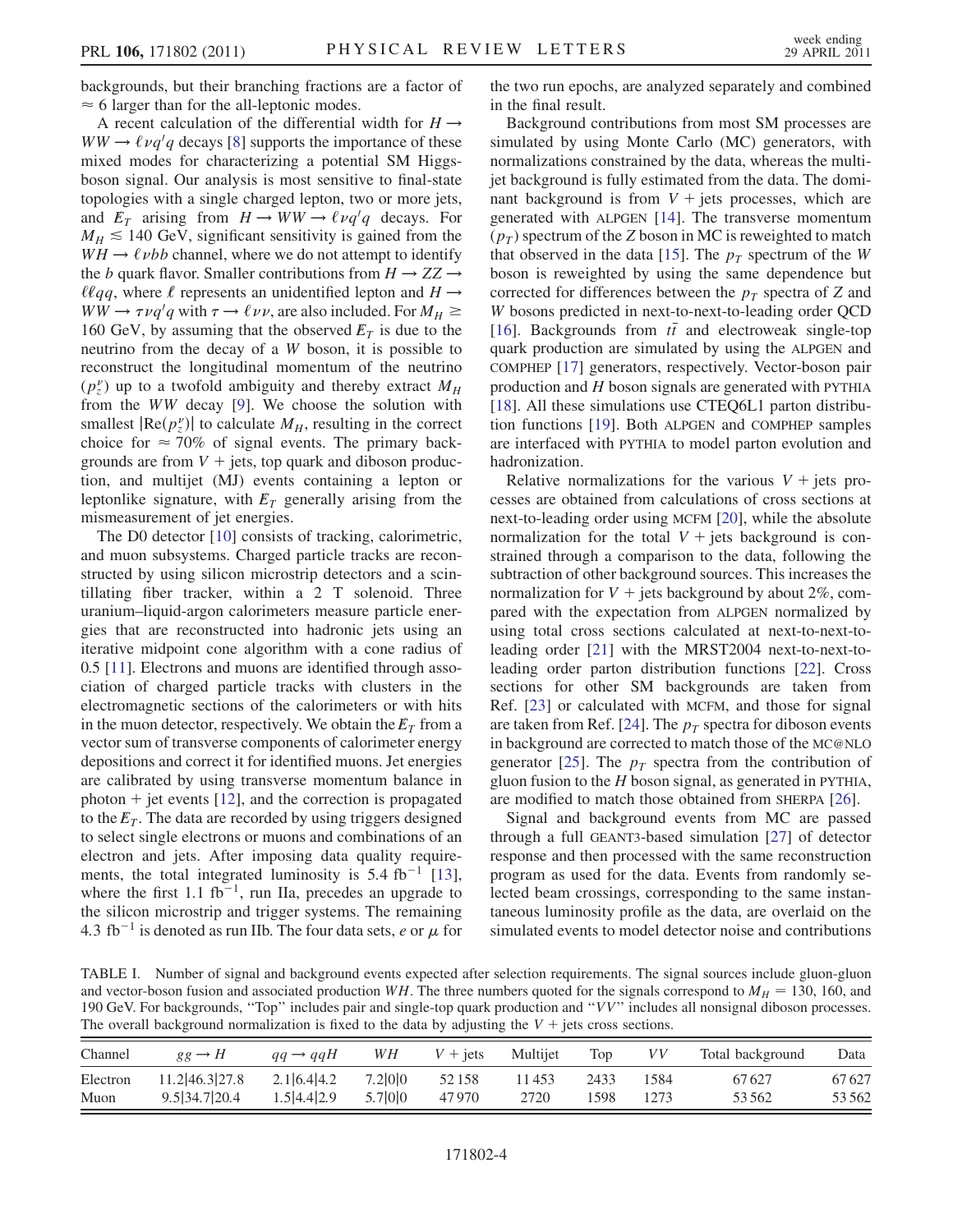from the presence of additional  $p\bar{p}$  interactions. Parameterizations of trigger efficiency for leptons are determined by using  $Z \rightarrow \ell \ell$  decays [[28](#page-6-24)]. Any remaining differences between the data and simulation in the reconstruction of electrons, muons, and jets are adjusted in simulated events to match those observed in the data, and these corrections are also propagated to the  $E_T$ .

Events are selected to contain candidates for  $W \to \ell \nu$ decay by requiring  $E_T > 15$  GeV and the presence of a lepton with  $p_T > 15$  GeV that is isolated relative to jets, namely, located outside jet cones,  $\Delta R(\ell, j) > 0.5$ , with  $(\Delta R)^2 = (d^{\ell} - d^j)^2 + (n^{\ell} - n^j)^2$  where  $d^x$  and  $n^x$  $(\Delta R)^2 = (\phi^{\ell} - \phi^j)^2 + (\eta^{\ell} - \eta^j)^2$ , where  $\phi^x$  and  $\eta^x$ <br>are respectively the azimuth and pseudorapidity [29] of  $(\Delta K)^2 = (\phi^{\circ} - \phi^j)^2 + (\eta^{\circ} - \eta^j)^2$ , where  $\phi^*$  and  $\eta^*$ <br>are, respectively, the azimuth and pseudorapidity [[29\]](#page-6-25) of object x. The position of the  $p\bar{p}$  interaction vertex (PV) along the beam direction  $(z_{PV})$  is required to be reconstructed within the longitudinal acceptance of the silicon microstrip,  $|z_{PV}| < 60$  cm. The lepton is required to originate from the PV and to pass more restrictive isolation criteria based on tracking information and energy deposited near its trajectory in the calorimeter. Electrons must also satisfy criteria on the spatial distribution of the shower, and timing information is used to reject the cosmic ray background in events with muons. All lepton selections are described in Ref. [\[30\]](#page-6-26), except that this analysis requires both the scalar sum of track  $p_T$  and calorimeter energy in the vicinity of the muon to be less than 2.5 GeV. Electrons and muons are required to be located within  $|\eta_{\text{det}}|$  < 1.1 and  $\leq$ 1.6, respectively, where  $\eta_{\text{det}}$  is the pseudorapidity assuming the object originates from the center of the detector. To reduce background from  $Z \rightarrow \ell \ell$ , top quark, and diboson events, and to assure selected events do not overlap those used in  $WW \rightarrow \ell \nu \ell' \nu'$  analysis channels, we<br>veto any event containing an additional lenton satisfying veto any event containing an additional lepton satisfying less stringent identification criteria. We also require at least two jets with  $|\eta^j| < 2.5$  and  $p_T > 20$  GeV that contain<br>associated tracks originating from the PV. The jet  $p_T$ associated tracks originating from the PV. The jet  $p_T$ requirement is 23 GeV when the second-leading jet (ordered in  $p<sub>T</sub>$ ) has  $0.8 < |\eta_{\text{det}}| < 1.5$  [[10](#page-6-6)]. The two leading jets are used to reconstruct the *W* boson decaying to  $q'q$ . To suppress hackground from MI events [31], we require suppress background from MJ events [[31](#page-6-27)], we require events to have  $M_Y^W(\text{GeV}) > (40 - 0.5)E_T$ , where  $M_Y^W$  is the transverse mass [32] of the W boson candidate the transverse mass [[32](#page-6-28)] of the W boson candidate.



We use a random forest (RF) of 50 decision trees to separate the signal from the background [\[34](#page-6-30)[,35\]](#page-6-31). Each decision tree is trained on a randomly selected collection of signal and background MC events and also MJ events from the data. The decision trees examine a random set of about 30 discriminating variables formed from particle four-vectors, angles between objects, and combinations of kinematic variables such as reconstructed masses and event shapes. An RF is trained separately for each data set, by using signal hypotheses  $115 < M_H < 200$  GeV in steps of 5 GeV. The strongest discriminants in each RF vary with  $M_H$ . The dominant variables are, for  $M_H < 2M_W$ , the three-body mass ( $\ell jj$ ); for  $M_H \approx 2M_W$ , variables involv-<br>ing relative angles between objects: and for  $M_U > 2M_W$ ing relative angles between objects; and for  $M_H > 2M_W$ , variables related to the decay of a boosted W boson. The outputs of the final RF discriminants for the four data sets combined, background, and signal for  $M_H = 160$  GeV are shown in Fig. [1.](#page-4-0) Agreement is observed with expectations from the SM background, and the RF-output distributions are therefore used to set upper limits on the cross section for SM Higgs production.

Systematic uncertainties affect the normalizations and distributions of the final discriminants and are therefore included in the determination of limits. These arise from a

<span id="page-4-0"></span>

FIG. 1 (color online). The output of RF discriminants for the data, different backgrounds, and signal for  $M_H = 160$  GeV for the combined data sets.

<span id="page-4-1"></span>

FIG. 2 (color online). The combined background-subtracted data and 1 standard deviation (s.d.) uncertainty on the total background after applying constraints on systematic uncertainties by fitting to the data. The expected SM Higgs signal for  $M_H = 160$  GeV, shown by the line, is scaled up by a factor of 5.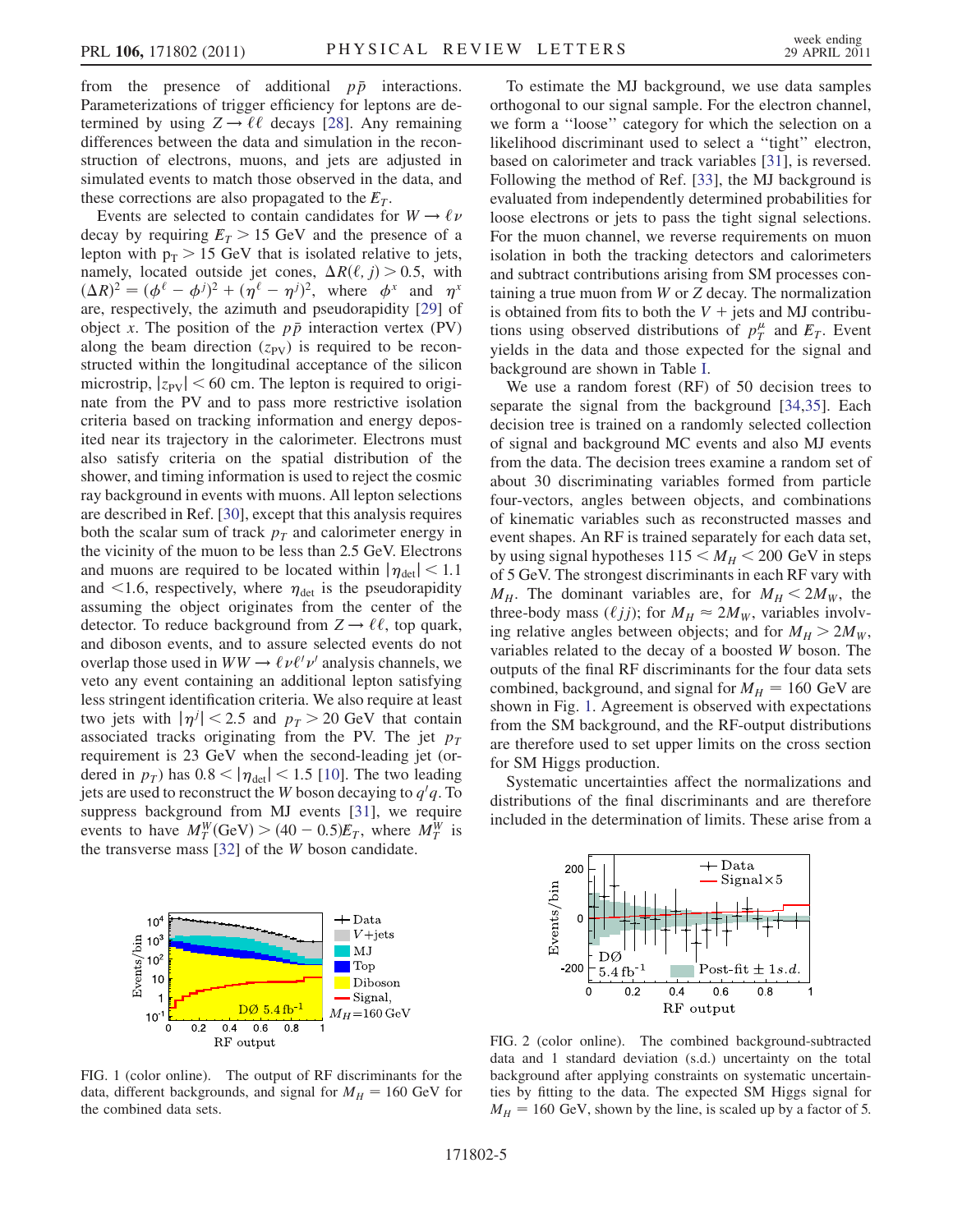<span id="page-5-3"></span>TABLE II. Ratios of the observed and expected exclusion limits relative to the SM production cross section for  $\sigma(p\bar{p} \rightarrow H + X)$ <br>multiplied by the branching fraction for  $H + X \rightarrow \ell + \ell/\nu + aa$  at the 95% CL as a function of  $M_{\$ multiplied by the branching fraction for  $H + X \rightarrow \ell + \ell/\nu + qq$  at the 95% C.L. as a function of  $M_H$ .

| <i>M<sub>H</sub></i> (GeV) 115 120 125 130 135 140 145 150 155 160 165 170 175 180 185 190                                                                                                  |  |  |  |  |  |  |  |  | 195 200 |  |
|---------------------------------------------------------------------------------------------------------------------------------------------------------------------------------------------|--|--|--|--|--|--|--|--|---------|--|
| Observed 28.5 20.4 32.8 36.6 33.0 33.7 23.1 17.1 8.3 3.9 5.2 5.6 8.2 7.1 12.0 10.6 10.0 10.4<br>Expected 19.5 23.4 26.4 28.4 25.7 19.7 13.7 10.4 8.0 5.0 5.1 5.9 6.7 8.0 9.6 10.7 11.2 12.1 |  |  |  |  |  |  |  |  |         |  |

variety of sources, and their impact is assessed by changing each input discriminant to the RF by  $\pm 1$  standard deviation. The most significant uncertainties affecting the normalizations are from calibration of jet energies (0.7–6)%, jet resolution (0.5–3)%, jet reconstruction efficiency  $(0.5-4)\%$ , lepton identification and modeling of the trigger (4%), estimation of multijet background (6.5–26)%, and integrated luminosity (6.1%). Theoretical uncertainties on cross sections for backgrounds are taken from Refs. [[20](#page-6-16),[23](#page-6-19)]. The uncertainties on cross sections for the signal are taken from Ref. [[24](#page-6-20)]. Because the overall cross section for  $V +$  jets production is constrained by the data, the uncertainty on its normalization is anticorrelated with the MJ background. The impact of theoretical uncertainties on distributions of the final discriminants is assessed by varying a common renormalization and factorization scale, by comparing ALPGEN interfaced with HERWIG [[36](#page-6-32)] to ALPGEN interfaced with PYTHIA for  $V +$  jets samples, and by varying the parton distribution function parameters using the prescription of Ref. [[19](#page-6-15)] for all MC samples.

Upper limits on the production cross section multiplied by branching fractions are determined by using the modified frequentist  $CL_S$  approach [\[37\]](#page-6-33). A test statistic based on the logarithm of the ratio of likelihoods (LLR) [[37](#page-6-33)] for the  $data$  to represent signal + background and backgroundonly hypotheses is summed over all bins of the final discriminant in each data set. To minimize degradation in sensitivity, scaling factors for the systematic uncertainties are fitted to the data by maximizing a likelihood function

<span id="page-5-4"></span>

FIG. 3 (color online). The observed LLRs for the combined data are given by the solid line. Expected LLRs for the background-only and signal + background hypotheses are shown as dots and dashes, respectively, and the dark and lightshaded areas correspond to 1 and 2 s.d. around the expected LLR for the background-only hypothesis. Negative values of  $LLR<sub>ORS</sub>$ represent signal-like fluctuations in the data.

for both the signal  $+$  background and background-only hypotheses, with the systematic uncertainties constrained through Gaussian priors on their probabilities [[38\]](#page-6-34). Correlations among systematic uncertainties in the signal and background are taken into account in extracting the final results. Figure [2](#page-4-1) shows the combined backgroundsubtracted data and the uncertainties on the RF discriminant after they are fitted to the data.

The resulting limits on standard model Higgs-boson production are given in Table [II.](#page-5-3) The  $LLR<sub>OBS</sub>$  values shown in Fig. [3](#page-5-4) as functions of  $M_H$  are within ~1.5 standard deviations of the expected median for  $LLR_B$ , the background-only hypothesis, as calculated from statistical fluctuations and systematic uncertainties.

In conclusion, we have determined the first limits on standard model Higgs-boson production by examining decays of the Higgs boson to two vector bosons, one of which decays leptonically and the other into a pair of quarks. For  $M_H = 160$  GeV, the observed and expected 95% C.L. upper limits on the combined cross section for Higgs production, multiplied by the branching fraction for  $H + X \rightarrow \ell + \ell/\nu + qq$ , are factors of 3.9 and 5.0 larger than the SM cross section, respectively.

Supplemental material, including a list of variables used in the RF, samples of input distributions, and a table of systematic uncertainties, is available [[39](#page-6-35)].

We thank the staffs at Fermilab and collaborating institutions and acknowledge support from the DOE and NSF (USA); CEA and CNRS/IN2P3 (France); FASI, Rosatom, and RFBR (Russia); CNPq, FAPERJ, FAPESP, and FUNDUNESP (Brazil); DAE and DST (India); Colciencias (Colombia); CONACyT (Mexico); KRF and KOSEF (Korea); CONICET and UBACyT (Argentina); FOM (The Netherlands); STFC and the Royal Society (United Kingdom); MSMT and GACR (Czech Republic); CRC Program and NSERC (Canada); BMBF and DFG (Germany); SFI (Ireland); The Swedish Research Council (Sweden); and CAS and CNSF (China).

<span id="page-5-1"></span><span id="page-5-0"></span>[<sup>\\*</sup>V](#page-0-0)isitor from Augustana College, Sioux Falls, SD, USA. [†](#page-0-1) Visitor from The University of Liverpool, Liverpool, United Kingdom.

<span id="page-5-2"></span>[<sup>‡</sup>](#page-0-2) Visitor from SLAC, Menlo Park, CA, USA.

x Visitor from ICREA/IFAE, Barcelona, Spain.

<sup>&</sup>quot;Visitor from Centro de Investigacion en Computacion— IPN, Mexico City, Mexico.